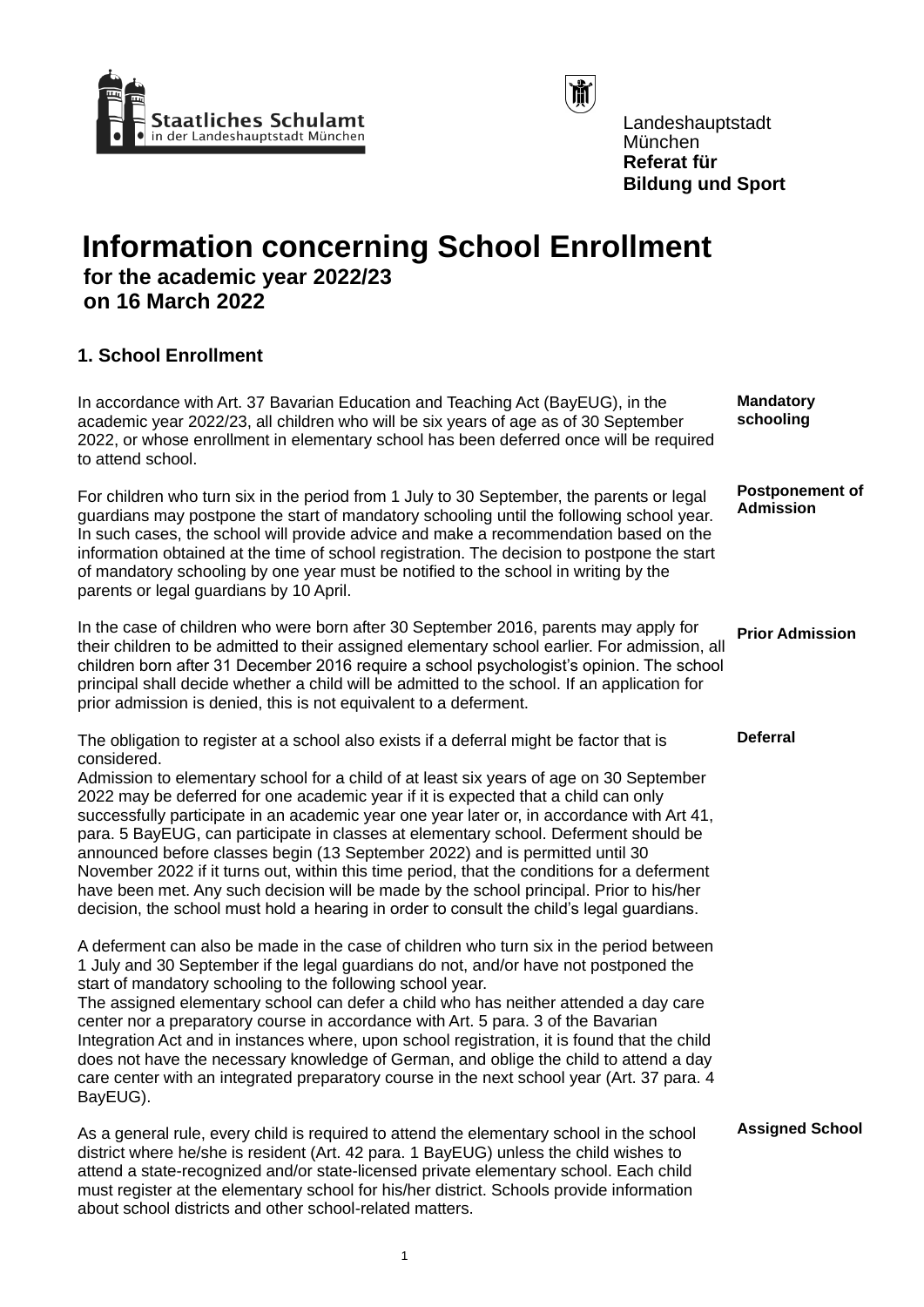If the child is registered at a private elementary school, the responsible elementary school must be informed for reasons of monitoring compulsory school attendance. **Monitoring of Mandatory Schooling** In Munich, first-grader registration for the academic year 2022/23 will take place on **Wednesday, 16 March 2022** in all school buildings with an elementary school. **School Enrollment When? Where?** Due to the pandemic, your elementary school will tell you how school registration will be handled. If you are unable to attend, a person who has been authorized in writing can register your child at the school. Children, who for serious reasons are unable to be introduced personally on the day of registration, may be registered earlier at their assigned elementary school if an appointment has been made with the school headmaster/headmistress. Schools should be informed of the inability to attend in good time before 16 March 2022. School registration requires submission of the necessary details concerning the child's identity. As the case may be, this must be proven using appropriate documents. In case of doubt, decisions concerning child custody should be brought along. Evidence from the Department of Health and the Environment concerning the school entrance examination must be submitted or sent later on by the beginning of the school year. Attendance is compulsory by law and takes place at the invitation of the Department of Health and the Environment within the last two years before admission to the first grade. Further information concerning the health examination can be found online at [www.muenchen.de/rseu.](http://www.muenchen.de/rseu) If possible, please additionally submit the handover form from your kindergarten. For children who have been deferred from the elementary school in the previous year, the notice of deferment must be presented at the time of registration. **Personal Introduction Documents** In accordance with the Art. 8 Elementary School Ordinance (GrSO), there are special remedial services for children whose knowledge of German is insufficient (German classes DeutschPLUS). Please refer to the elementary school in your district for further information. **Remedial Services for Children whose Knowledge of German Is Insufficient** School children with special educational needs fulfill their mandatory education by attending the general or special school. In the specific case, the legal guardians decide at which of the legal and actually available schools their child should be taught (Art. 41 para. 1 BayEUG). School registration takes place at the district elementary school, private elementary school or at the special needs center according to the regulations of Grade School Ordinance - F (VSO-F). Attendance of an elementary school with the profile 'Inclusion' can also be considered. For children outside of the district, assignment has to be applied for. The decision is made by the State Education Authority within the scope of the existing capacities. **Children with Special Educational Needs** The State Education Authority will form classes and instructional groups based on pedagogical and school organizational requirements. **Composition of Classes 2. Special Educational Services at Individual Schools** Linked all-day classes are currently offered at many public schools. You can ask whether these are on offer at your district elementary school. The mandatory education is distributed over morning and afternoon sessions. Over the **Linked Classes During the Day**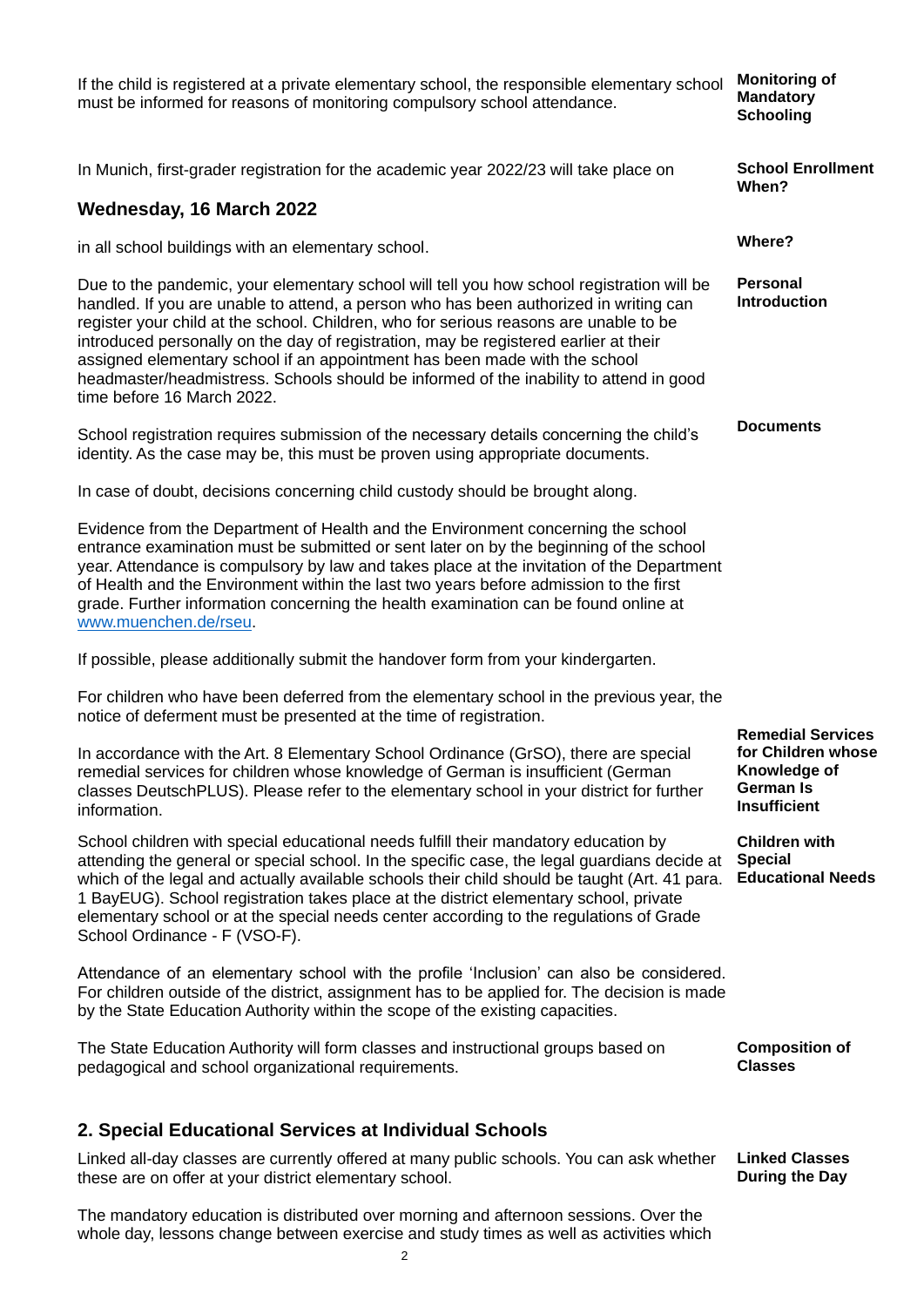promote sport, music and artistic work in a rhythmic daily routine. In addition to this, leisure activities and projects are offered by external partners. The linked all day classes take place on at least four weekdays, generally up to 4 p.m. With the exception of lunch and possible additional activities, the all-day classes are free of charge. Many elementary schools offer open all-day classes. You can find out if open all-day classes are offered from your district elementary school. The open all-day classes follow on directly from scheduled lessons and offers a selection of leisure activities, mostly in groups that cover several classes or year groups e.g. sport, music and artistic activities. Depending on the form in which they are offered, the open all-day classes provide care up until 2 p.m. or 4 p.m. on at least 4 weekdays. With the exception of lunch and possible additional activities, the all-day classes are free of charge. The cooperative all-day education model (www.muenchen.de/rathaus/Stadtverwaltung/Referat-fuer-Bidlung-und-Sport/Schule/Ganztag/kooperativer\_ganztag) offers childcare until 6 p.m. including lunch, homework supervision and a wide range of educational opportunities at several locations after classes and during holidays. The flexible version is combined with morning lessons, the rhythmical variant is combined with lessons in the full-time class. **Open Classes During the Day Model Cooperative All-Day Education**

Several elementary schools are so-called Innovative Project Schools (IPS), which offer an all-day concept in cooperation with the day care center. **IPS Classes**

**Bilingual Classes**

Some elementary schools offer bilingual instruction in selected subjects.

Even if special educational provision is desired, which the district elementary school does not provide, school enrollment must nevertheless always take place at the district elementary school.

The State Education Authority shall decide on a possible assignment to a primary school with the desired provision in accordance with Art. 43 para. 2 BayEUG.

## **3. Childcare services**

The city currently provides day care centers at various Munich schools where teaching staff take care of children after school has finished. There is a charge for attending a day care center. Please refer to the website www.muenchen.de for more information concerning opening times, prices and reductions by searching the keyword: Day Care Center. You can ask whether there is this on offer at your school from your local elementary school. **Day Care Centers**

Registration takes place on the www.muenchen.de/kita website via the kita finder + or in the respective day care center up until the day of enrollment on

#### **Wednesday, 16 March 2022.**

School enrollment always takes place at the elementary school in the school district.

Munich's Municipal day care centers are institutions at state elementary schools that offer pedagogical education and childcare services for children and adolescents during their free time.

A joint cooperation agreement between the State Education Office and the Department of Education and Sport of the City of Munich ensures key forms of cooperation between teachers and educators.

 <sup>3</sup> Day care centers are based on the content of the Bavarian Education and Training Plan (BayBEP) and the Bavarian Guidelines for the education of children until the end of elementary school.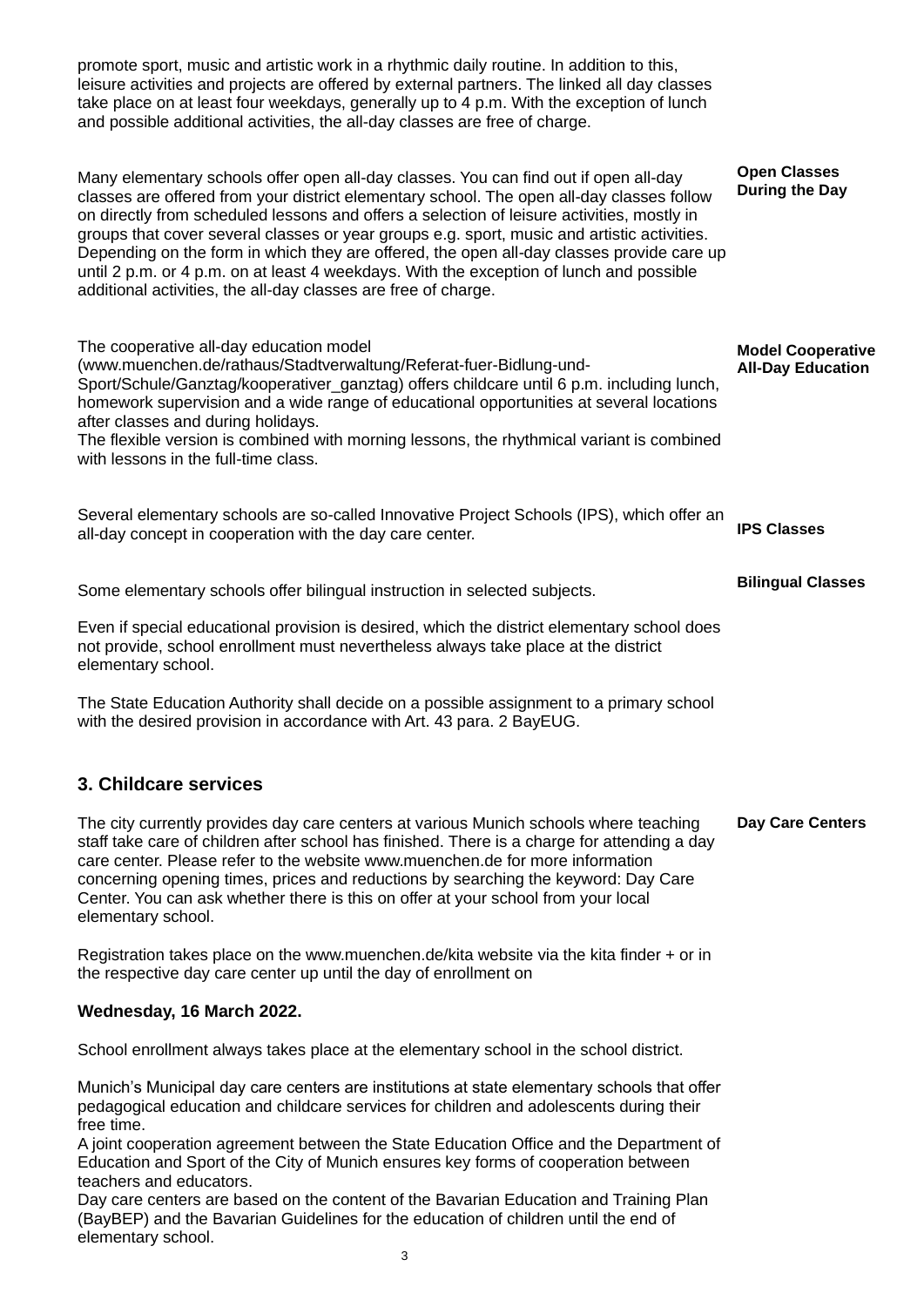In addition, the basic standards for inclusive education, instruction and care in the municipal day care centers ensure a consistently high quality of educational work. In order to meet the individual needs of children and families in the school district, each day care center has its own pedagogical concept and individual focus.

After-school care centers and/or children's centers with places for schoolchildren are set up in the catchment area of many elementary schools in Munich. Here, children also receive a lunch after the end of the lesson and are educationally provided for. After-school care centers and/or children's centers are extracurricular day care facilities for the regular education, upbringing and care of children; A fee is charged for attending them. Further information is provided to parents during the office hours of these facilities (generally on Tuesdays between 3 p.m and 5 p.m., except holidays and closures), as well as online at www.muenchen.de/kita.

It has been possible to register at day care centers, after school care centers and/or children's centers for the academic year 2022/23 since September 2021.

In addition to the particularly convenient way to register your child online via the kita finder +, parents are still offered the chance to register their child locally in the respective institution (as a rule, a prior appointment by appointment with the institution is necessary for this). In addition to the municipal facilities, a large number of the centers participate on a not-for-profit basis or provide other forms of support. Information concerning the kita finder + can be found on the Internet at [www.muenchen.de/kita.](http://www.muenchen.de/kita)

The regular registration period for the 2022/23 day care year runs up to and including the deadline of 16 March 2022. On a general basis, registrations for after school care centers and day care centers for children are only accepted during the above-mentioned office hours by appointment on Tuesdays between 3 p.m. and 5 p.m. As such, the last opportunity for personal registration for these facilities is on Tuesday, 15 March 2022, between 3 p.m. and 5 p.m.; however, on the registration deadline of 16 March 2022, the kita finder+ is available for independent registration. Since the dates are limited, it is strongly recommended to register well before the deadline of 16 March 2022.

All registrations which are made personally at day care centers, after-school care centers and children's centers up to and including 16 March 2022 will be filed at the same time and treated equally.

At the city's day care centers, an appointment by phone is not necessary for 16 March 2022.

The allocation of places in the institutions and subsequent information for the persons entitled to custody concerning the promise of possible places will then take place from 17 March 2022 at the earliest.

Lunchtime care can be set up at state schools as a form of social/recreational education-**Care at lunchtimes** oriented care and this supports the educational work that takes place within the parents' home and the school. It takes place in rooms at the respective school or in the immediate vicinity of the school building.

The opening hours of each lunchtime care venue are usually based on the needs of the parents, but they end at 4:30 p.m. at the latest. The core times are determined independently by each supporting institution. Depending on the concept of the supporting institution and the need at the school location, the lunchtime care venue is also offered during the holidays. The fees for lunchtime care is determined independently by the respective institution.

The registration takes place at the respective school on the day of enrollment or directly at the institution providing the lunchtime care.

## **4. Extracurricular Provision**

The city's Singing and Music School offers courses in elementary music education at many elementary schools in Munich. For future first graders, the appropriate course is usually the basic course in music education.

You will find information about our courses, the courses which are planned for the next school year and a registration form via our homepage [www.muenchen.de/musikschule.](http://www.muenchen.de/musikschule)

**The City Singing and Music School**

**After-School Care Centers**

**kita finder + for Day Care Centers and After-School Care Centers**